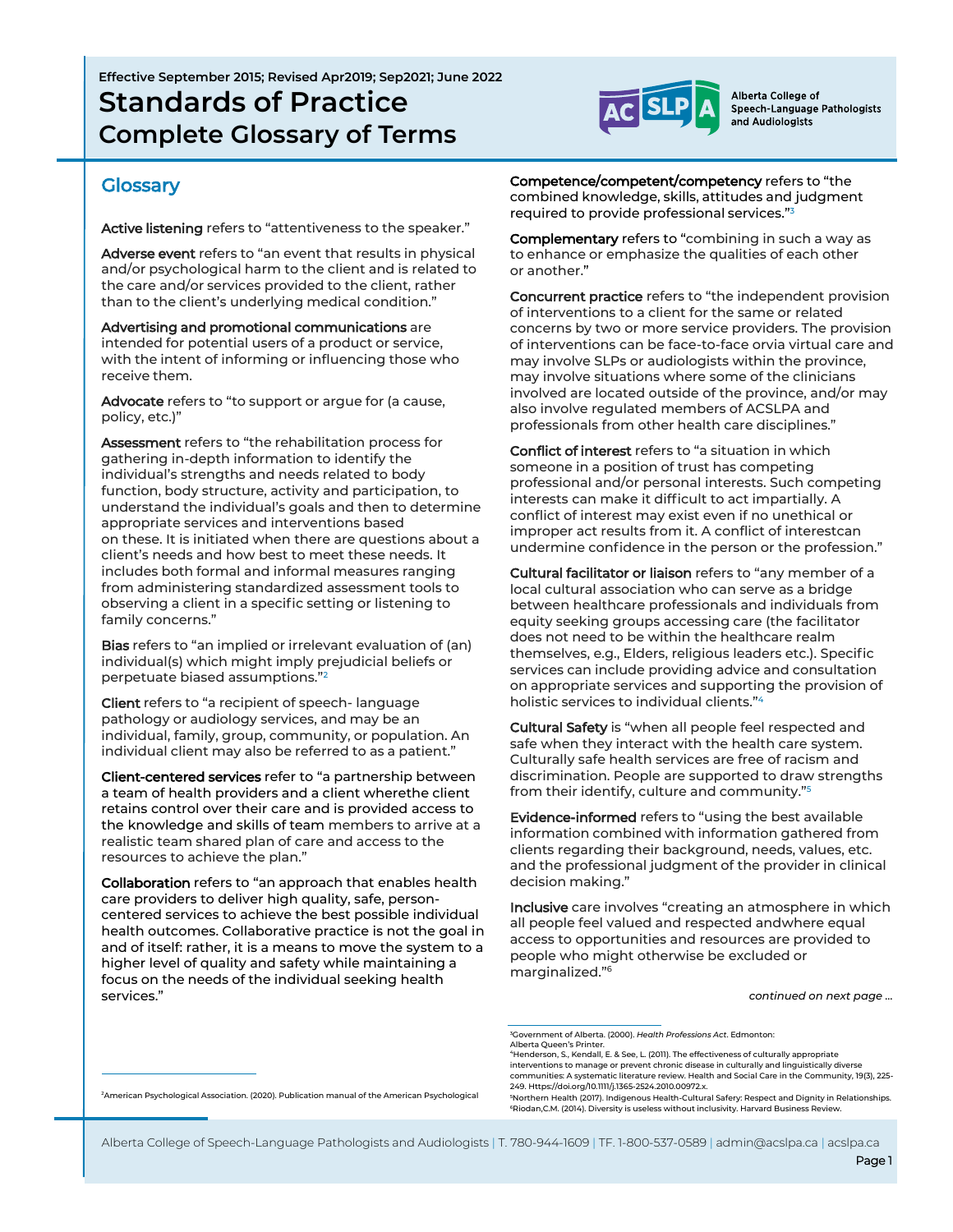# **Complete Glossary of Terms** continued.

Former patient means a person to whom one of the following apply:

- i. for episodic care, no health service has been provided for at least 7 days and there is no expectation of an ongoing professional relationship between the regulated member and the patient,
- ii. the patient and/or regulated member has terminated the professional relationship, the termination has been acknowledged by both parties, and at least 30 days has passed since the termination, or
- iii. if neither of the above apply, there has been no health service provided by the regulated member to the patient for one year (365 days).

Health service means a service provided to people:

- i. to protect, promote or maintain their health,
- ii. to prevent illness,
- iii. to diagnose, treat or rehabilitate, or
- iv. to take care of the health needs of the ill, disabled, injured or dying.

Incapacity/incapacitated refers to" suffering from a physical, mental or emotional condition or disorder or an addiction to alcohol or drugs as defined in the Pharmacy and Drug Act or other chemicals that impairs the ability to provide professional services in a safe and competent manner".<sup>6</sup>

Informed consent refers to when "a client gives consent to receive a proposed service following a process of decision-making leading to an informed choice. Valid consent may be either verbal or writtenunless otherwise required by institutional or provincial/territorial regulation. The client is provided withsufficient information, including the benefits and risks, and the possible alternatives to the proposed service, and the client understands this information. The client can withdraw informed consent at any time."

Intervention/intervention strategy refers to "an activity or set of activities aimed at modifying a process, course of action or sequence of events in order to change one or several of their characteristics, such as performance or expected outcome." In speech-language pathology and audiology, intervention is a term used to describe the various services provided to clients, including but not limited to individual and group treatment, counselling, home programming, caregiver training, devices, discharge planning, etc."

Patient, for the purposes of s. 1(1)(x.1) of the *Health Professions Act*, means any individual to whom a regulated member provides a health service in their capacity as a speech-language pathologist or audiologist, but does not include:

Alberta College of

and Audiologists

Speech-Language Pathologists

- i. a patient's substitute decision-maker, legal guardian, or parent, or
- ii. the regulated member's spouse, adult interdependent partner or other person with whom the regulated member is in an existing sexual relationship if the health service is provided in accordance with these standards.

Plain language refers to "communication your audience can understand the first time they read or hear it. Language that is plain to one set of readers may not be plain to others. Written material is in plain language if your audience can:

- Find what they need;
- Understand what they find; and
- Use what they find to meet their needs."

Professional boundaries refer to "the limitations around relationships between clients and health care providers to ensure the delivery of safe, ethical client-centered care. Professional boundaries are characterized by respectful, trusting and ethical interactions with clients that are free of abuse, sexual and/or romantic encounters, racism, and/or discrimination."

Professional services refer to "any service that comes within the practice of a regulated profession; for the professions of speech-language pathology and audiology, these are as outlined in section 3 of Schedule 28 of the *Health Professions Act.*" 7

Quality improvement refers to "the combined and unceasing efforts …to make the changes that willlead to better client outcomes (health), better system performance (care) and better professional development."

Quality services refers to "services in the health care system as measured by accessibility, acceptability, appropriateness, efficiency, effectiveness, and safety factors, including cultural safety and freedom from racism/discrimination."

Quality services refers to "services in the health care system as measured by accessibility, acceptability, appropriateness, efficiency, effectiveness, and safety factors, including cultural safety and freedom from racism/discrimination."

*continued on next page …* 

<sup>6</sup>Government of Alberta. (2000). *Health Professions Act*. Edmonton: Alberta Queen's Printer.

7Government of Alberta. (2002). *Health Professions Act*.

Alberta College of Speech-Language Pathologists and Audiologists | T. 780-944-1609 | TF. 1-800-537-0589 | admin@acslpa.ca | acslpa.ca

Page 2